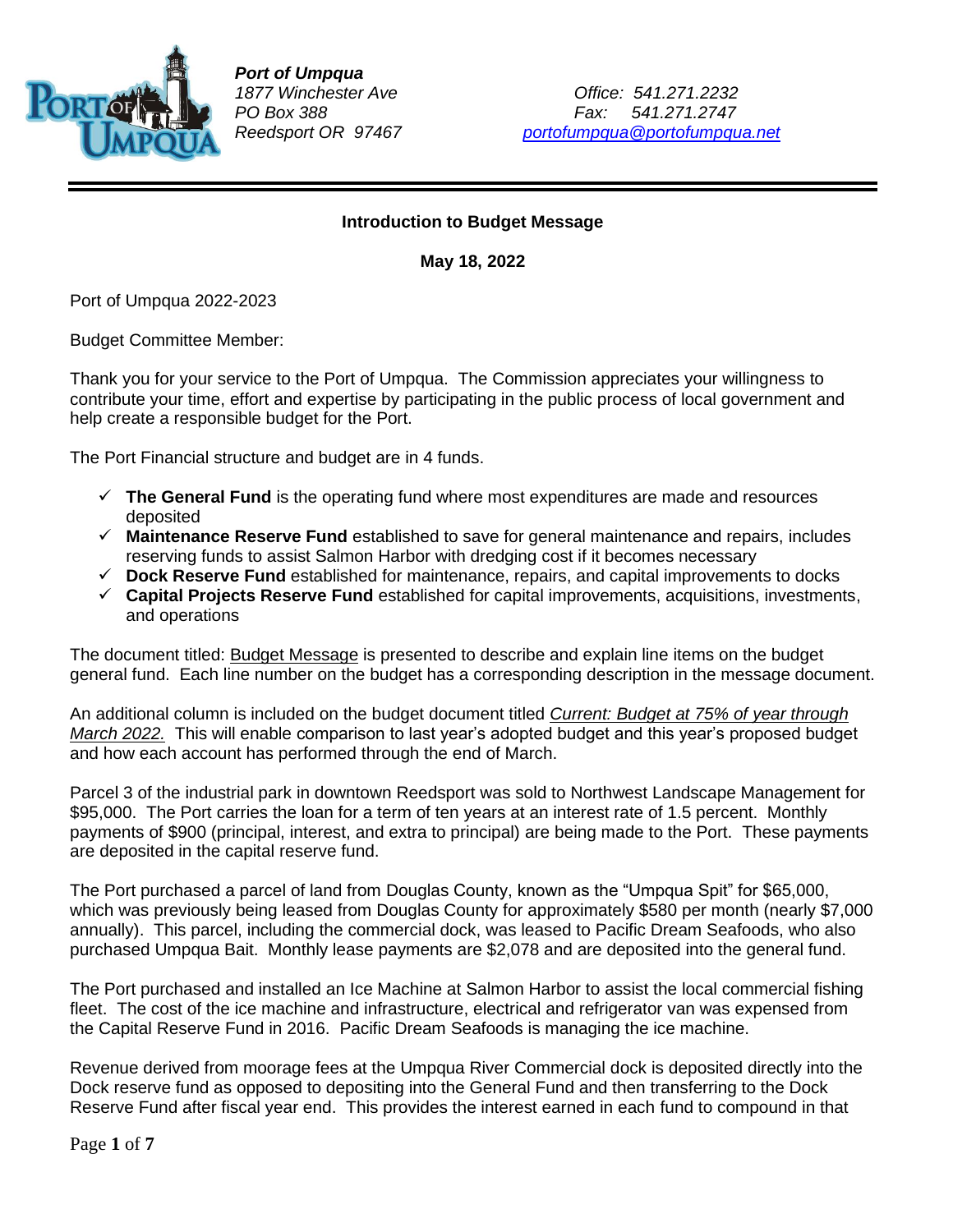fund. It should be noted that revenue from the Umpqua River dock has been substantially less than in the past due to Fred Wahl moving operations to the Bolon Island site.

In 2018 the Port replaced the float dock in Winchester Bay expensed from the Dock Reserve Fund and the General Fund for \$67,215.

**Other changes to be aware of:** the Douglas County Board of Commissioners had been talking to the Port Board of Commissioners about the Intergovernmental Agreement between the County and the Port to manage Salmon Harbor. Both the County and the Port ultimately agreed that the IGA was no longer needed so approved the termination of the IGA as of June 30, 2020.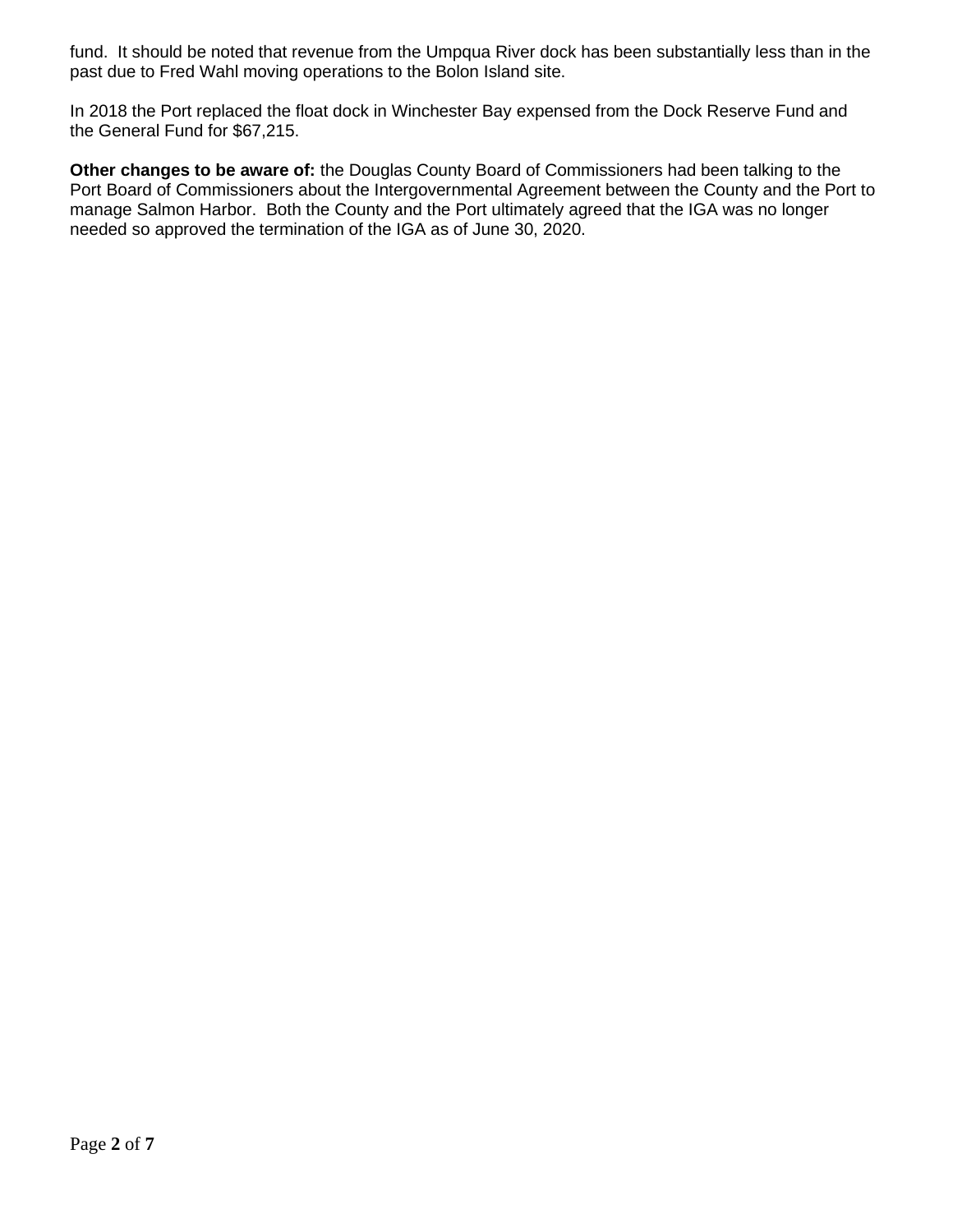# **BUDGET MESSAGE**

**Fiscal Year 2022-2023**

#### (**TIP: The format of the budget message is such that it is best Understood by simultaneously referencing the budget document)**

The Port of Umpqua budget for Fiscal Year 2022-2023, as proposed by the Budget Officer, has been prepared as directed by the Board of Commissioners and in accordance with Oregon Budget Law.

The Budget Officer prepared the proposed Fiscal Year 2022-2023 budget based on the following

|                                          | <b>GENERAL FUND</b><br><b>RESOURCES</b>                                                     |
|------------------------------------------|---------------------------------------------------------------------------------------------|
| <b>BEGINNING FUND BALANCE:</b>           |                                                                                             |
| 1. Available cash on hand*(cash):        | Anticipated beginning balance                                                               |
| 2. Net working capital*(accrual):        | The Port operates on a cash basis, therefore this                                           |
|                                          | line item is zero                                                                           |
| 3. Previously levied taxes:              | Delinquent past taxes paid late and dispersed to District                                   |
| 4. Interest:                             | Interest earned                                                                             |
| 5. Transfers IN from other funds:        | From Reserve Funds, none budget this year                                                   |
| <b>OTHER RESOURCES:</b>                  |                                                                                             |
| 6. Industrial Park lease parcel 3:       | Lease income from Northwest Landscape Maintenance                                           |
|                                          | ended due to their purchase of the property                                                 |
| 7. Industrial Park lease parcel 2:       | Lease income from Tyree Oil                                                                 |
|                                          | 8. Lease/Rent income Business Center: The Port currently has five businesses leasing office |
|                                          | space in the Business Center. The Oregon                                                    |
|                                          | Professional Real Estate Group terminated their lease at                                    |
|                                          | the end of May 2022                                                                         |
| 9. Miscellaneous:                        | Most revenue should be identified as other resources.                                       |
| 10. Poundage:                            | Pacific Dream pays poundage at 0.03 dollars per pound                                       |
|                                          | for product coming across the commercial dock at                                            |
|                                          | Salmon Harbor, except for squid and shrimp, which is                                        |
|                                          | 0.01 and 0.015 dollars per pound, respectively.                                             |
| 11. Keycard/Hoist Receipts:              | Use of the hoist at the commercial fish dock at Salmon                                      |
|                                          | Harbor is no longer charged for by the Port. Hoist                                          |
|                                          | operations are managed by Pacific Dream Seafoods                                            |
| 12. Ice Machine Revenue:                 | Revenue from the ice machine is being managed by                                            |
|                                          | Pacific Dream. The Port no longer receives payments                                         |
|                                          | for ice.                                                                                    |
| 13. Annex Rental:                        | Anticipated revenue from rental of the Port Annex a                                         |
|                                          | charge of \$75.00 per day for functions                                                     |
| 14. Deposits: This is a deposit account. | Revenue is accumulated if the cleaning fee for use of                                       |
|                                          | the Annex is not reimbursed.                                                                |
| 15. Winchester Bay Lease:                | After the sale of the Umpqua Spit, no further revenue                                       |
|                                          | will be received from the Umpqua Bait lease                                                 |
| 16. Umpqua Spit revenue:                 | New property in Winchester Bay, leased to Pacific                                           |
|                                          | Dream Seafoods.                                                                             |
| 17. Property Insurance Proceeds:         | Insurance proceeds from SDAO as applicable                                                  |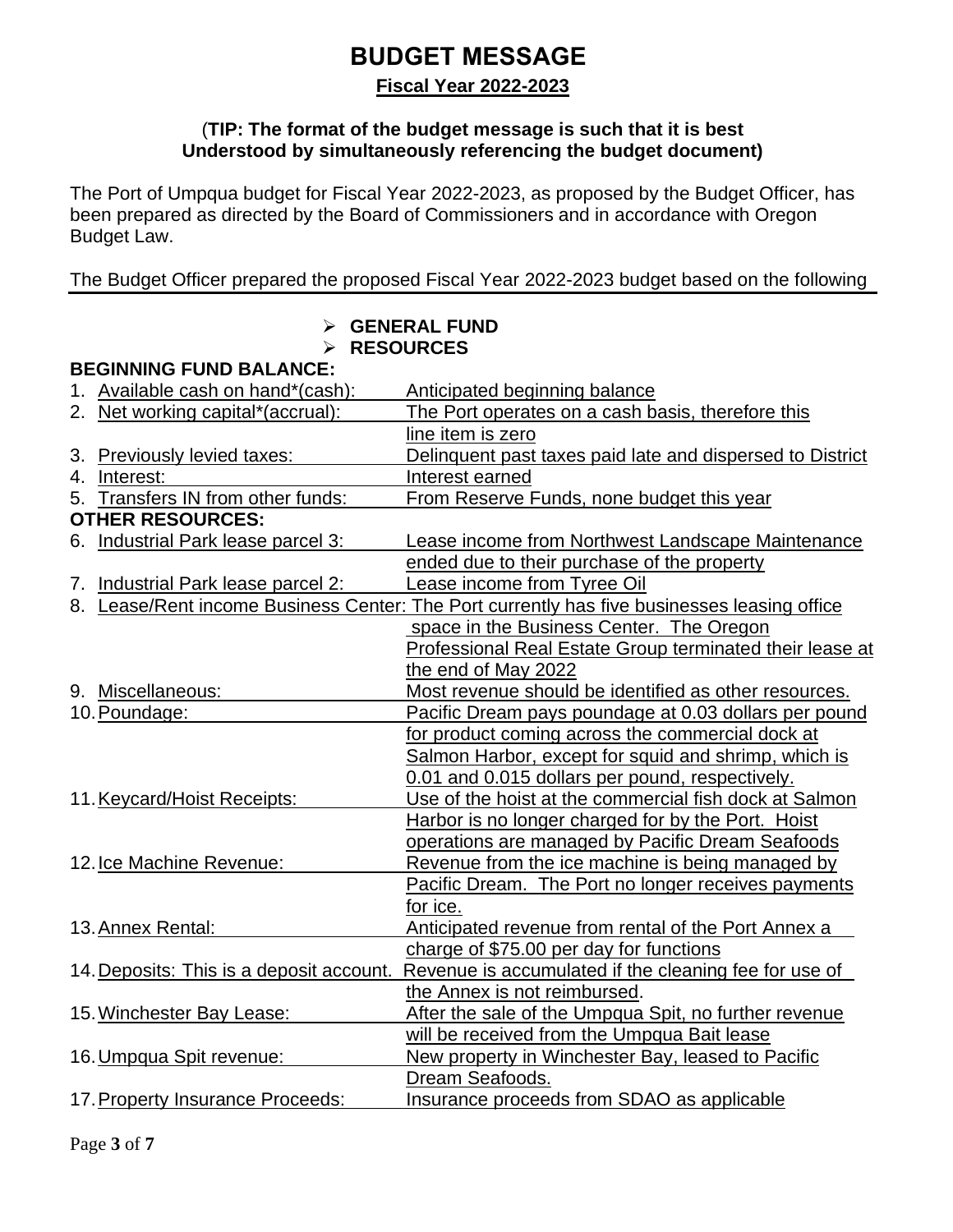| 18. Coos Bay Wagon Road funds:          | A pass through from Douglas County to Salmon                                     |
|-----------------------------------------|----------------------------------------------------------------------------------|
|                                         | Harbor. No longer receiving Wagon Road Funds                                     |
| 19. Sale of Forest Products:            | Funds from the county if there is sale of Forest                                 |
|                                         | Products. This is uncertain and difficult to anticipate                          |
| 20. Grants:                             | Possible grants received including for the Strategic                             |
|                                         | <b>Business Plan</b>                                                             |
|                                         | 21. Total resources, except taxes to be levied: Total Revenue minus levied taxes |
| 22. Taxes expected to be received:      | Anticipated tax revenue from County Assessor's office                            |
| 23. Taxes collected in year levied: N/A |                                                                                  |
| <b>24. TOTAL RESOURCES:</b>             | <b>Total Taxes and other revenue</b>                                             |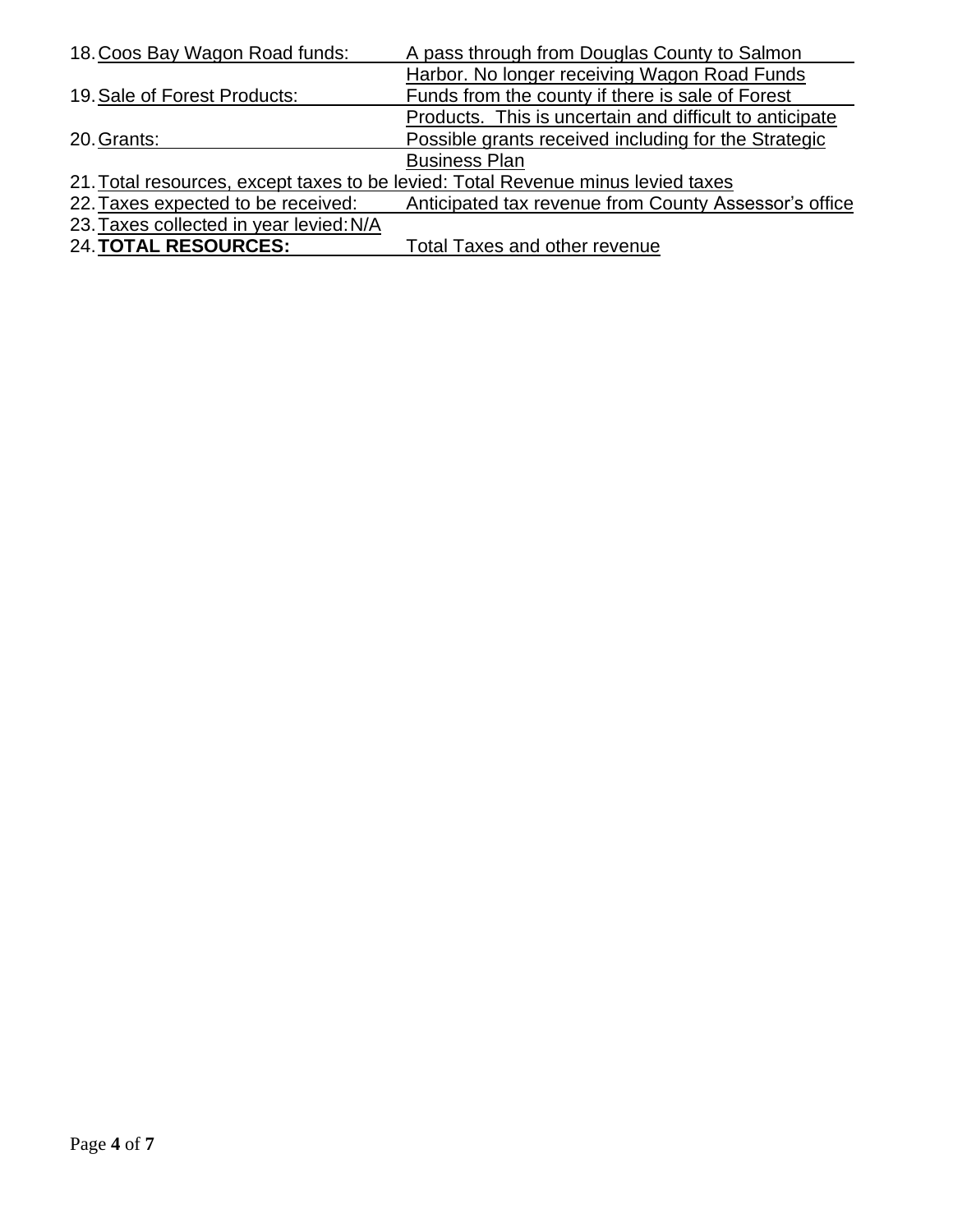### ➢ **GENERAL FUND** ➢ **ALLOCATED REQUIREMENTS**

### **PERSONAL SERVICES**

| Manager:                     | <b>Manager Salary</b>                                         |
|------------------------------|---------------------------------------------------------------|
| 2. Administrative Assistant: | Hourly wage 30 hours per week                                 |
| 3. Other Personnel:          | Covers PTO liability for the previous manager                 |
|                              | and expected part time technical assistance                   |
|                              | provided by the previous manager as required                  |
|                              | by the new manager.                                           |
| 4. Payroll Expenses:         | <b>Employer portion of Payroll liability expenses, health</b> |
|                              | insurance premiums and retirement compensation.               |
|                              | The Port Board approved staff retirement contribution to      |
|                              | 9 percent of earnings.                                        |
| E TOTAL DEDSONAL SEDVICES    |                                                               |

### 5. **TOTAL PERSONAL SERVICES**

6. **Total FTE** 2.00

## **MATERIALS AND SERVICES**

| 7. Accounting:                       | It is the intent to provide adequate funds to ensure the                                  |
|--------------------------------------|-------------------------------------------------------------------------------------------|
|                                      | Port books stay current and provide for accounting                                        |
|                                      | assistance as the need may arise.                                                         |
| 8. Professional Services:            | Engineering, Consultant, Professional service etc.                                        |
|                                      | 9. Executive expenses, Travel, Training: Travel, lodging, training, and conferences. SDAO |
|                                      | conferences, other conference and seminars, ongoing                                       |
|                                      | education for Port staff and Commissioners                                                |
| 10. Audit:                           | Annual audit, a contracted price                                                          |
| 11. Office machine upgrades:         | Upgrade of office equipment as necessary                                                  |
| 12. Office supplies:                 | Port Office supplies.                                                                     |
| 13. Building supplies:               | Building and grounds supplies.                                                            |
| 14. Dock maintenance:                | Ongoing maintenance of commercial docks; includes                                         |
|                                      | annual hoist inspections                                                                  |
| 15. Facilities Maintenance/Services: | <b>Building and Grounds scheduled and one-time</b>                                        |
|                                      | maintenances and services.                                                                |
| 16. Forklift Maintenance:            | Maintenance on the forklifts at Port Dock at                                              |
|                                      | Salmon Harbor. Both forklifts have been deemed                                            |
|                                      | surplus property and will be sold                                                         |
| 17. Ice Machine Maintenance:         | Maintenance on the ice machine at Salmon Harbor.                                          |
|                                      | Pacific Dream Seafoods is operating the ice machine.                                      |
|                                      | This line item will be kept incase necessary                                              |
| 18. Telephone:                       | Landline, internet, and cell phones                                                       |
| 19. Utilities:                       | Electricity, city water and sewer, trash pickup fees                                      |
| 20. Business Support Services:       | Information Technology for Port office operations                                         |
|                                      | support services, internet, computers etc.                                                |
| 21. Insurance:                       | Property and Liability insurance coverage through                                         |
|                                      | Special Districts Assoc of Oregon                                                         |
| 22. Election expense & legal ads:    | Legal notifications, election fees                                                        |
| 23. Lobbying:                        | Funds to help facilitate lobbying efforts for Port interests                              |
|                                      | 24. Membership Dues and subscriptions: Annual membership dues and subscriptions           |
| 25. Permit fees:                     | Have not had any permit fees recently                                                     |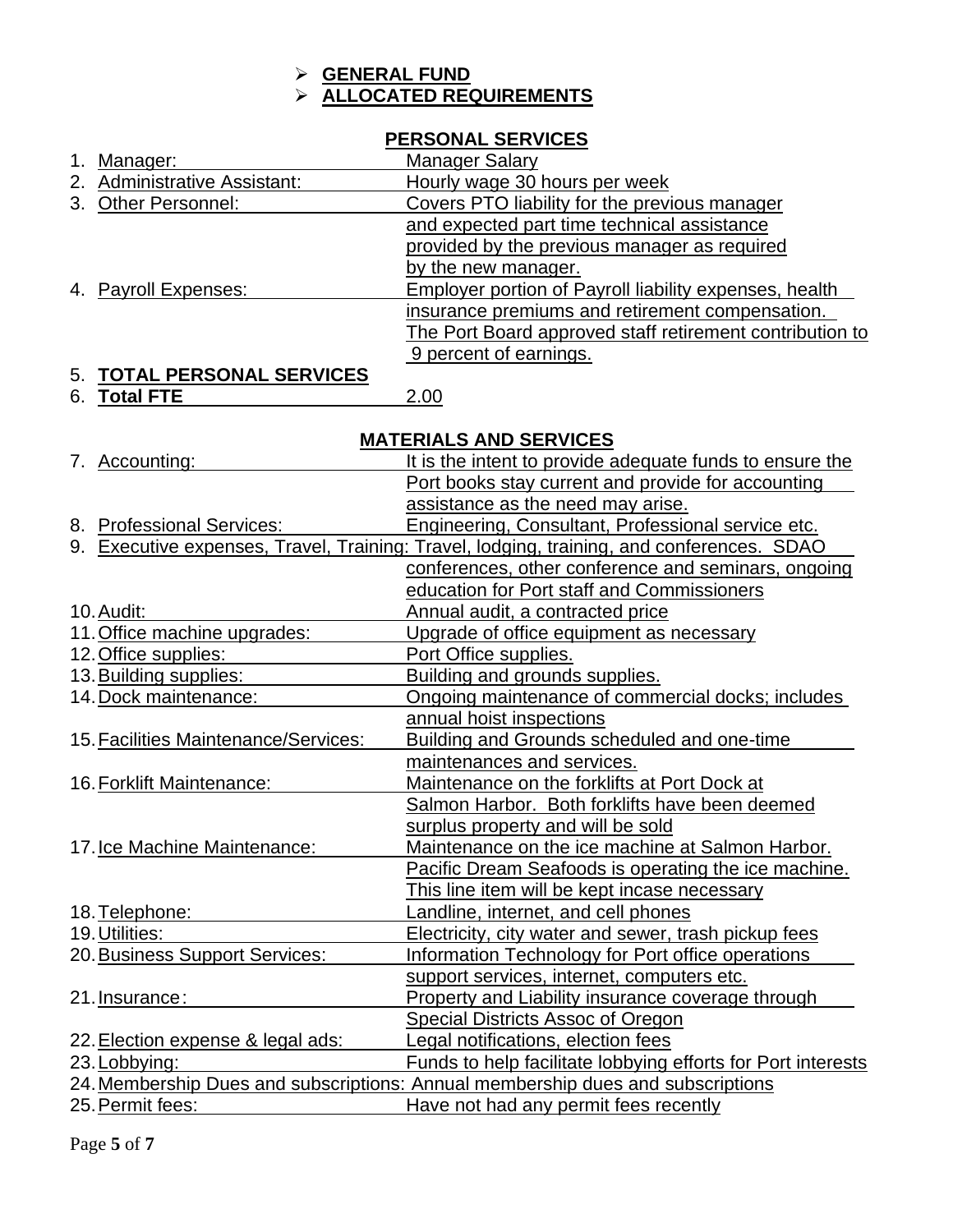| 26. Legal Services:                       | Attorney fees. The Port uses Local Government Law               |
|-------------------------------------------|-----------------------------------------------------------------|
|                                           | Group for legal services at \$285 per hour as needed.           |
| 27. Promotion and marketing:              | Expenses related to promotion and marketing of                  |
|                                           | services for the Port                                           |
| 28. Strategic Business Plan               | <u>The Ports strategic business plan was last done in 2011.</u> |
|                                           | Business Oregon is starting the process of requiring all        |
|                                           | Oregon Ports to update their business plans and will            |
|                                           | provide some funding. Update of the strategic business          |
|                                           | plan will occur during fiscal year 2022-2023                    |
| 29. Scholarships/Grants:                  | Scholarship or grants to advance educational                    |
|                                           | opportunities in business ORS777 criteria for Port's            |
| 30. Real Property taxes liability:        | In the event that the Port must pay a portion of real           |
|                                           | property taxes on the Business Center office space              |
| 31. DSL Lease & Salmon Harbor lease:      | This fee is a lease with Department of State Lands water        |
|                                           | way lease tide land under Umpqua River Dock and the             |
|                                           | commercial dock in Winchester Bay this increases 3              |
|                                           | percent per year                                                |
| 32. Umpqua Spit Expenses                  | Place holder for expenses at the spit                           |
| 33. STEP:                                 | <b>Possible contribution to the Salmon Trout Enhancement</b>    |
|                                           | Project                                                         |
| 34. Property Insurance expenses           | Possible insurance expenses involving recent water              |
|                                           | Damage at the 1877 Winchester building                          |
| <b>35. TOTAL MATERIALS &amp; SERVICES</b> |                                                                 |

## **CAPITAL OUTLAY**

36.Commercial Dock repair: Major repairs or maintenance to the docks

**37.**Capital Outlay:

**38.TOTAL CAPITAL OUTLAY**

**39.TOTAL ORGANIZATIONAL REQUIREMENTS**